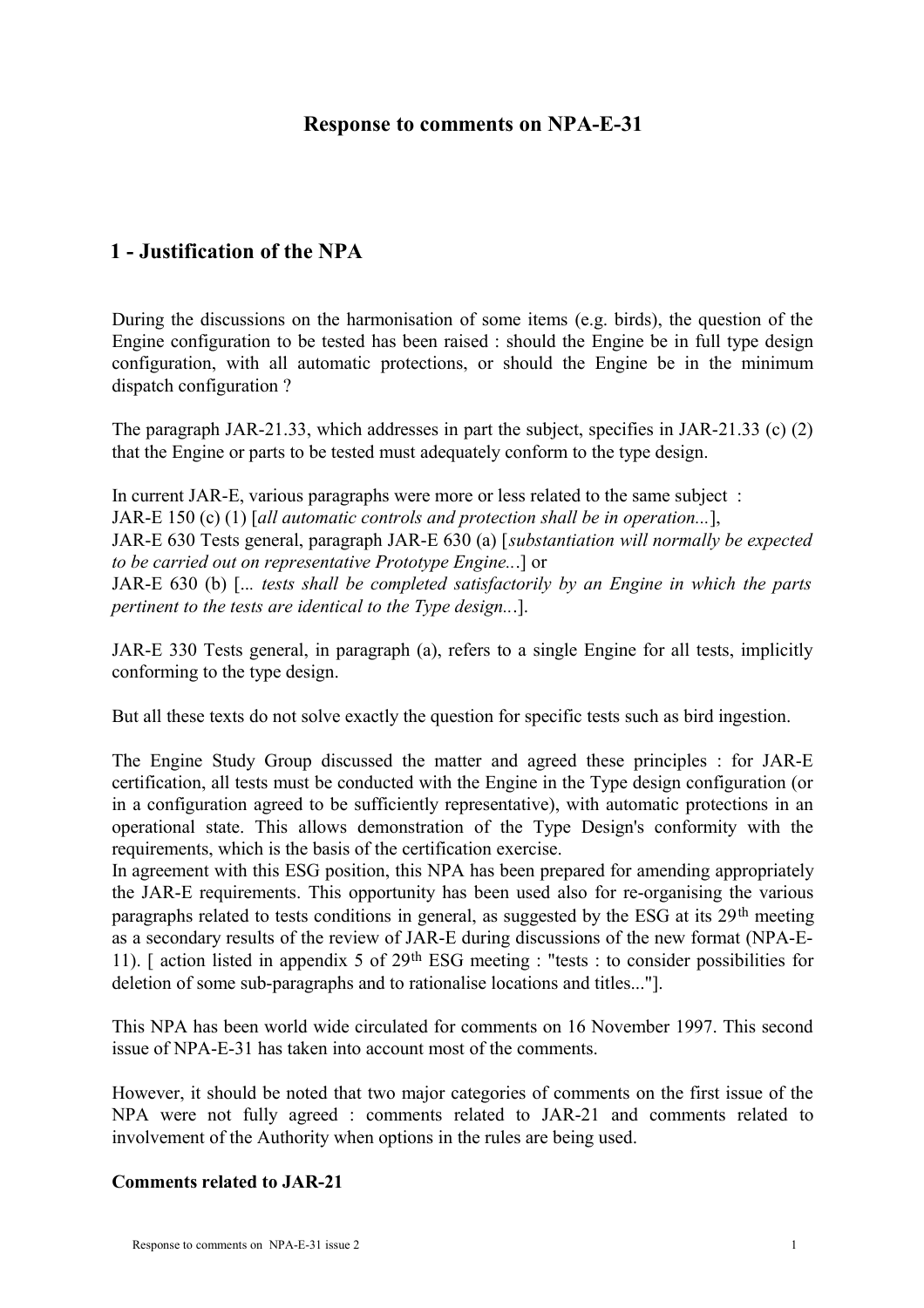Some commenters thought that some parts of the proposed JAR-E rules would be more appropriately used as interpretative material to JAR-21. It was agreed that this might be correct. Nevertheless, the Engine Study Group did not reach a consensus on the deletion from JAR-E of the commented paragraphs without a change to JAR-21 because the corresponding JAR 21.33 paragraph is not appropriately written and is therefore sometimes not consistent with current practice or is not internally consistent.

As a consequence, JAR-21 does not exactly cover the JAR-E rules as it would be necessary. In particular, JAR-21 does not address test bed and test instrumentation calibration although it seems that this is considered under a DOA.

Therefore, deletion of these requirements from JAR-E would not be compensated by JAR-21 as currently published.

Nevertheless there was another argument requesting that JAR-E be almost a stand alone document for engine certification. It is recognised that JAR-21 is governing the engine certification procedures, but it was felt necessary to make appropriate cross references to JAR-21 as a reminder for a better control of the certification process. It should be noted that some JAR-21 requirements such as JAR 21.803 (identification data), JAR 21.805 (identification of critical parts) have an effect on the engine design and should be considered as well.

#### **Comments related to the involvement of the Authority when a choice is to be made.**

One commenter requested to add in many places the words "acceptable to the Authority" or "agreed by the Authority" etc. .This was not accepted because in many instances decision on the acceptability of the choice may be delegated to the applicant as a privilege of its Design Organisation Approval. It appears that the commenter could be concerned by the lack of control on the applicant's decisions. It was considered that the delegation is given by the Authority itself and therefore could not be given if this Authority does not want to delegate such decisions. The ESG added words as "agreed", "acceptable", "approved" in many places with the understanding that is done by the authority or under a delegation from the authority.

This NPA-E-31 second issue was again world-wide circulated for comments after a significant revision of the proposed requirements.

## **2 - Economic impact analysis**

The changes in the proposed JAR-E 140 (a) and (b) are providing a better definition of the Engine configuration for certification testing. Other changes are also improving the editorial aspect of the JAR-E requirements which are related to general conditions for tests. This NPA is therefore mainly editorial : it is anticipated that there will be no economic impact.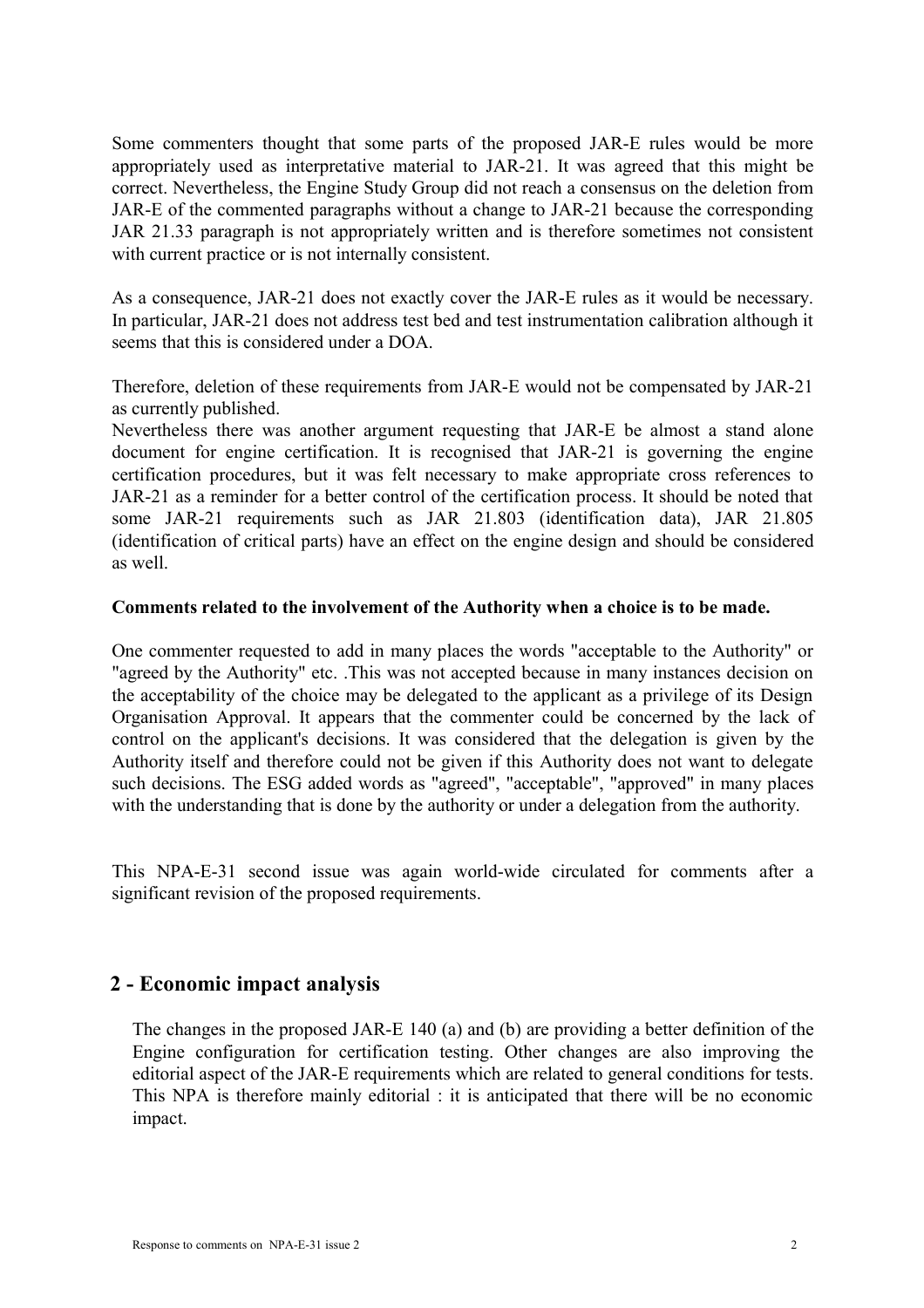# **3 - Comments received during the circulation of the NPA**

Comments were received from the following organisations :

- Authorities of Denmark, France and United Kingdom
- Turboméca

### **4 - Response to comments**

Two commenters either accepted or provided a « no comment » statement on the proposal.

#### General comment

One commenter noted that this NPA has been delayed for many years because of the lack of clarity of the current JAR 21.33 and considered as abnormal the fact that the JAA system has been unable to define the intent and clarify the text of JAR 21.33 for almost three years. This commenter thought that JAR-21 in that matter should be compatible with FAR 21 (which addresses conformity inspections of test articles) and with the current practice in Europe. This commenter suggested that JAR-21 should be changed to reflect the current practice of the experienced manufacturers and, because of the numerous co-operative programmes between European and US manufacturers, the rules should be equivalent on both sides of the Ocean. This comment was noted : it is understood that JAR 21.33 will now be revised.

### Comment on JAR-E 140 (a)

One commenter suggested to delete the words "as required by JAR 21.33". This commenter argued that this text was obviously based on the fact that JAR 21.33 would address the conformity of the test articles. Current text of 21.33 (c)(2) is not compatible with current certification practice : JAR-21 imposes to make the tests on an engine configuration fully representative of the type design. It is well known that this is impossible, at least simply because of the instrumentation installed for the tests. The deletion of the words "as required by JAR 21.33" would not solve the issue of incompatibility of JAR-E proposed rules with JAR-21 text. However, this deletion would be a means to make this difficulty less visible. This was has been agreed.

Comment on JAR-E 140 (b)

One commenter requested to delete the complete sub-paragraphsentence dealing with MMEL and to change the justification of the NPA accordingly. This commenter argued that the reference to MMEL in JAR-E 510 (e)(2) was deleted by means of NPA-E-38 (prepared and finalised after issuance of this NPA-E-31 issue 2). This was has been agreed and the question on need for requirements on MMEL in JAR-E will be the subject of a future activity.

Comment on JAR-E 140 (c) and (e)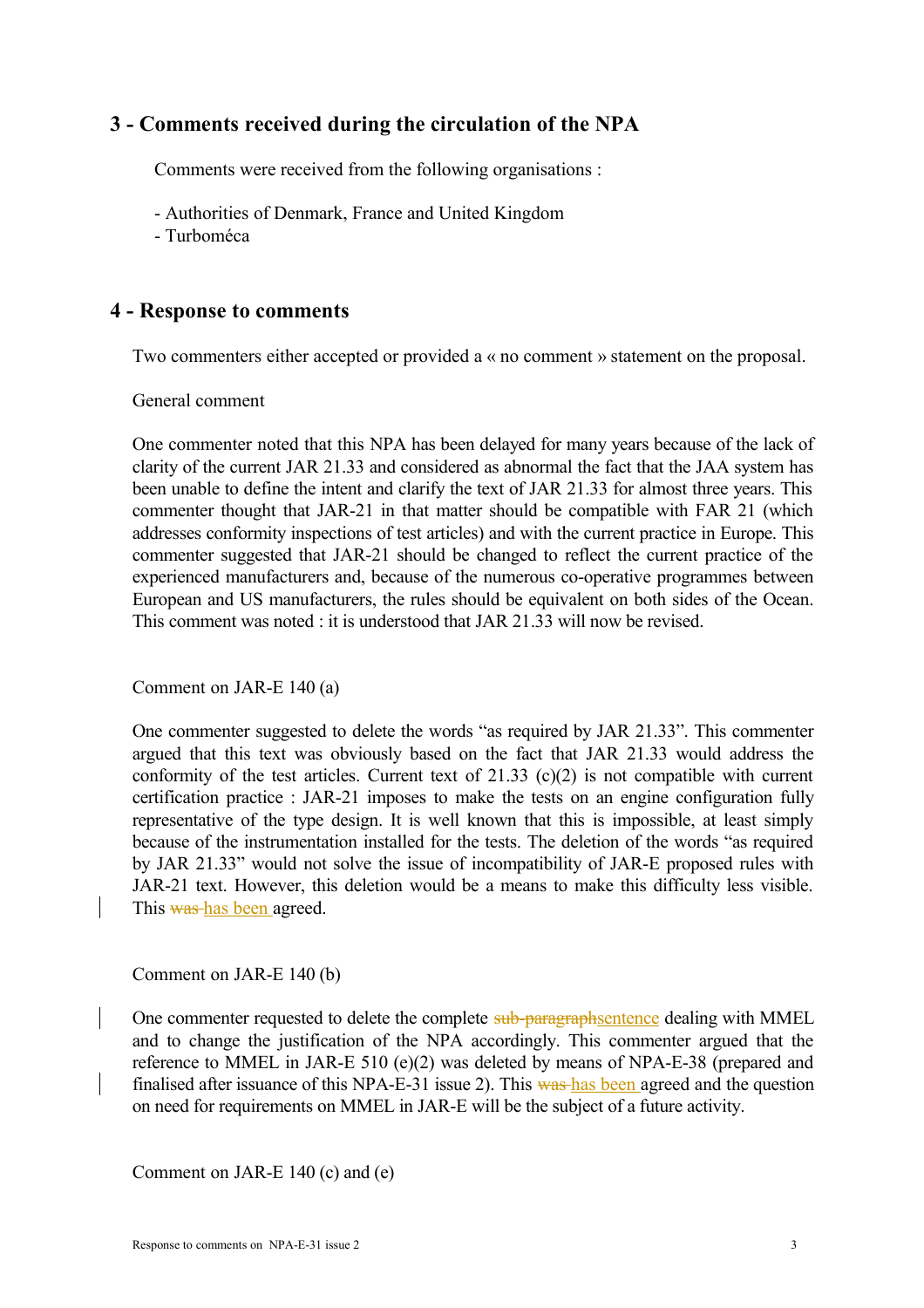One commenter suggested to use capital letters in "Type Design" (3 occurrences) for consistency with general policy for defined words and with use of capital letters for Type Design in JAR-140 (a) of this NPA. This was nothas been agreed because although Type Design is not defined in JAR-1. Only JAR 21.31 defines the Type Design and this definition is acceptable.  $( ? ?)$ 

Comment on JAR-E 150

One commented suggested to add in JAR-E 150, a paragraph (g) to read as follows :

*(g) All test bed equipment and all measuring equipment used for tests shall be appropriately calibrated. The applicant must keep the records of the calibration available to the Authority.*

This commenter argued that this text, adapted from current JAR-E 130 (a), was proposed for incorporation into JAR 21.33. In the absence of response from the JAA system on the proposed changes to JAR-21, this requirement should be retained in JAR-E, as explained in the JAA cover letter for this world wide circulation of the NPA. This has beenwas agreed in principle, except that the second sentence has been considered superfluous in JAR-E.

In addition, as a result of review of comments on NPA-E-16 (thrust reverser), JAR-E 150 (f) was reviewed and it was concluded that these requirements, specific to JAR-E 440 and JAR-E 740, would be better placed in these requirements. Therefore, they have been transferred.

Comment on JAR-E 300 (e)

To delete the capital letters in "Calibration Tests". For consistency with policy on use of capital letters : this is not a JAR-1 defined wording. Also, for consistency with the proposed JAR-E 140 (d). This was agreed.

Comment on JAR-E 440 (a)(1)

To change the first sentence to read as follows : *(a) (1) The test shall be made in the order and in suitable non-stop parts according to the appropriate schedule*, because "Engine type" is not a defined wording. The proposed text above is simpler and sufficient for the purpose. This was agreed.

Comment on JAR-E 440 (a) $(2)$ 

One commenter suggested to delete the capital letters in "Endurance Test" for consistency with policy on use of capital letters : this is not a JAR-1 defined wording. And also for consistency with the proposed JAR-E 150 (f). This was agreed.

Comment on JAR-E  $440$  (a)(3)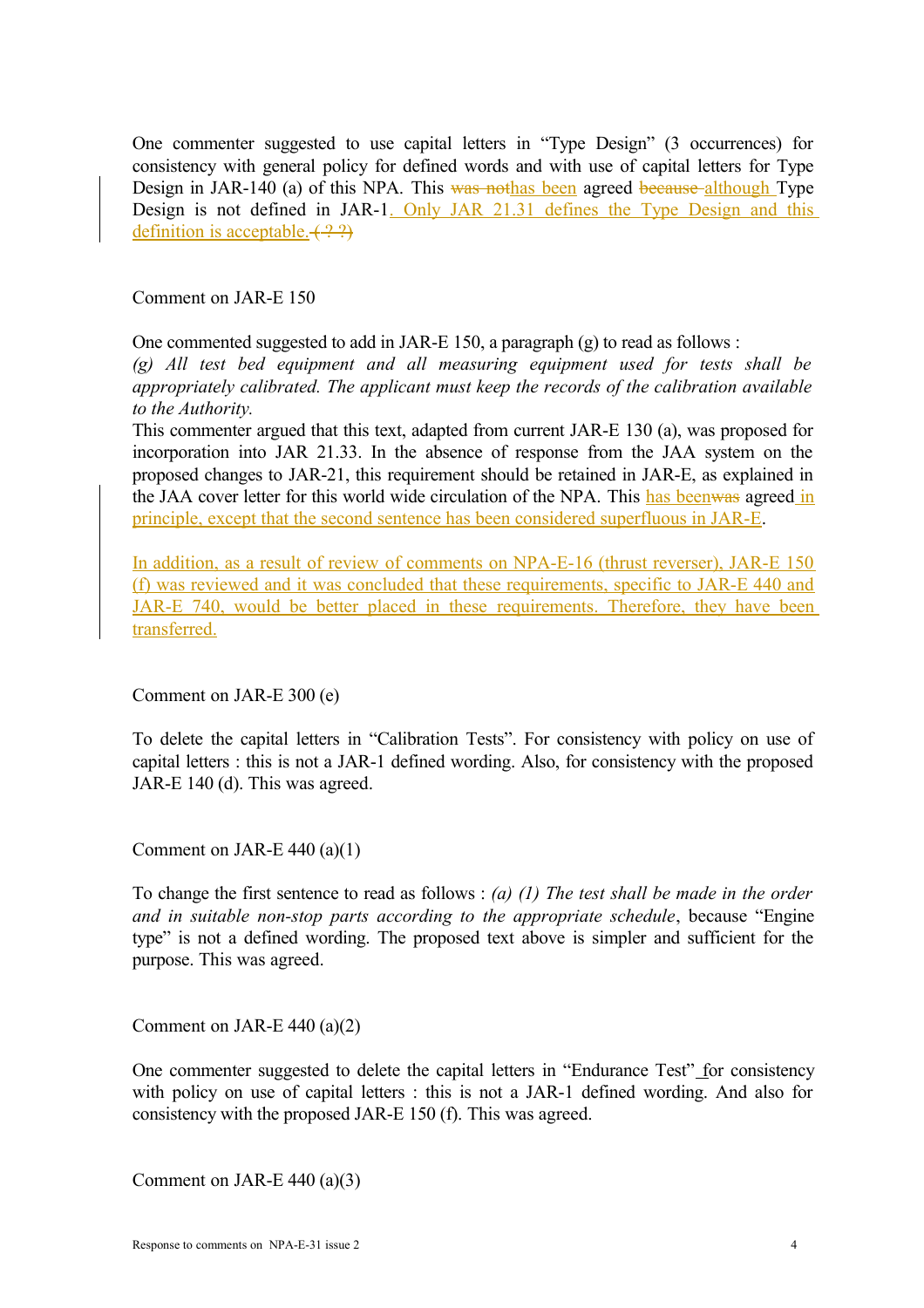To clarify the use of the wording "Maximum Best Economy Cruising Power". This is not defined in JAR-1 where only "Maximum Best Economy Cruising Power Conditions" are defined. This was agreed and text changed accordingly.

Comment on JAR-E  $440$  (a)(4)

One commenter suggested to delete the capital letters in "Endurance Test" for consistency with policy on use of capital letters : this is not a JAR-1 defined wording. And also for consistency with the proposed JAR-E 150 (f). This was agreed.

Comment on JAR-E 440 (a) $(5)(ii)$ 

One commenter suggested to clarify the use of the wording "Best Economy Cruising" because it is not defined in JAR-1 where only "Maximum Best Economy Cruising Power Conditions" are defined. This was agreed and text changed accordingly.

Comment on JAR-E 600 (d)

One commenter suggested to delete the capital letters in "Endurance Test" for consistency with policy on use of capital letters : this is not a JAR-1 defined wording. And also for consistency with the proposed JAR-E 150 (f). This was agreed.

Comment on JAR-E 740 (b)(1)

One commenter suggested to change the first sentence to read as follows : *(b) (1) The test shall be made in the order and in suitable non-stop stages according to the appropriate schedule.* This commenter argued that "Engine type" is not a defined wording and considered that the proposed text above was simpler and sufficient for the purpose. This was agreed.

One commenter suggested to change this paragraph as follows : *(b)(1) Unless otherwise agreed, the test shall be run in the order prescribed in the schedule appropriate to the Engine type. The complete test may need to be repeated if an excessive number of stops occur.* This commenter noted that the NPA did not provide the degree of latitude allowed by the current JAR-E 740 and which has been found necessary on some engine designs and considered that the reference to running each stage non-stop was unnecessary since the second sentence covers the situation where a stop occurs. This has not been agreed. However, some flexibility has been introduced consistent with current practice.

Comment on JAR-E  $740(b)(3)$